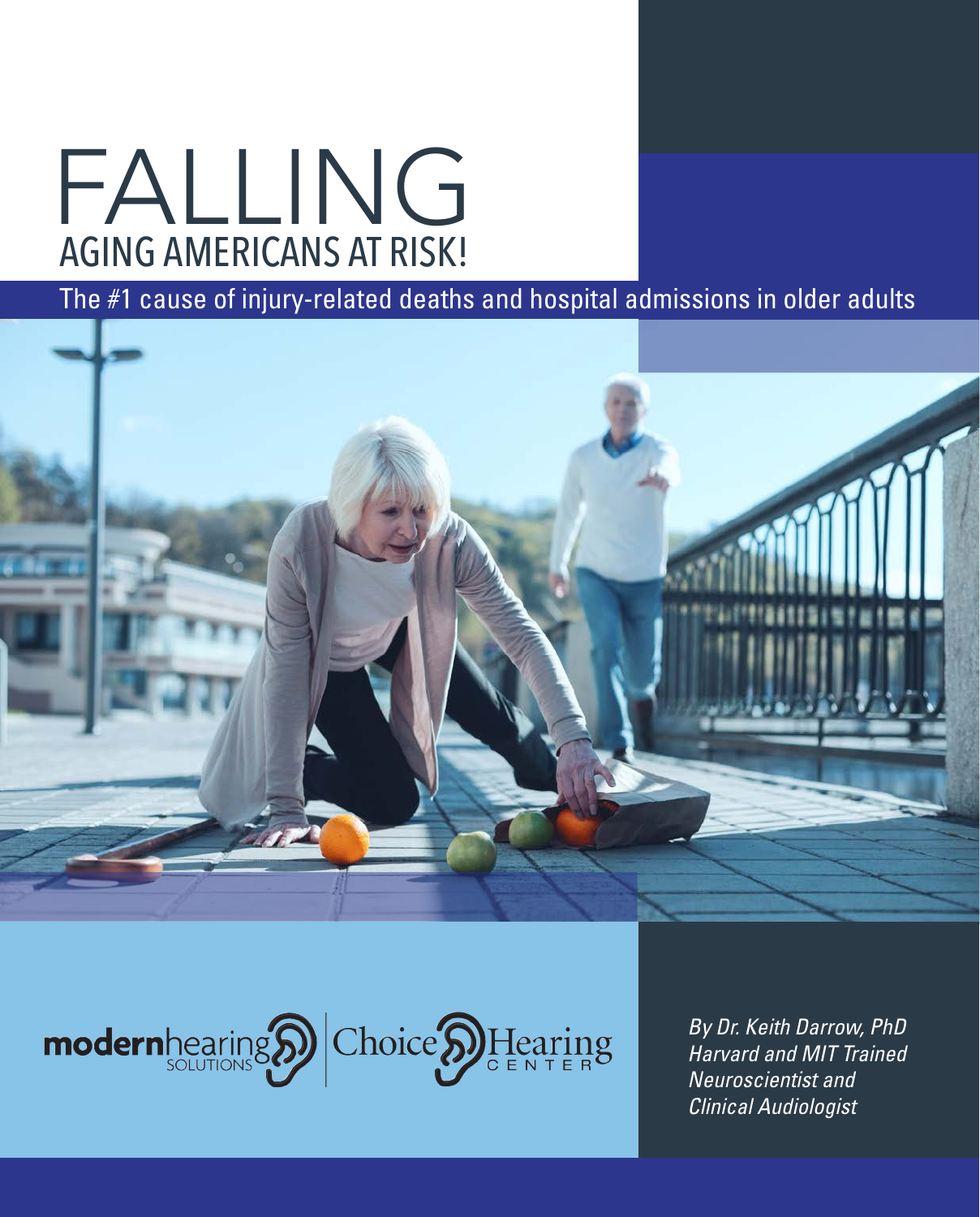#### INTRODUCTORY LETTER FROM DR. DARROW

#### *"Hearing Loss increases the risk of falling 200-300%!"*

Ask any older adult and they will tell you that the *'f-word'* they fear the most is FALLS! As we age our risk of falling increases dramatically. Perhaps the familiar saying about how *'the bigger they are, the harder they fall'* should be changed to '*the older we are, the harder we fall*'. **Nearly every year, 3,000,000 older adults are brought into emergency rooms for fall-related injuries.** 

There is not one reason that older adults fall more often, rather a complicated and intricate web of changes in cardiovascular function, nutritional deficiencies, medication interactions, vision problems *and hearing loss* that contribute to this increased risk. Although most people don't instantly think of *'hearing loss'* as being a leading cause of falls, experts across a range of health care professions agree that the lack of this important sense can deprive the brain of the information it needs to best understand its surroundings, leaving you in serious danger. In the past decade, the fall death rate (i.e. the death of an older adult directly attributed to a fall) has risen over 30%, and in the next decade it is estimated that there will be approximately *seven 'fall deaths' every single hour*.

A fall can threaten one's safety and independence and generate enormous economic and personal expenses. It is estimated that a fall can cost a family, on average, **nearly \$30,000 per incident**. And, unfortunately, those who fall nearly double their risk of falling again. If you or somebody you love has had a traumatic fall, you are keenly aware of the overall health decline and increase in health care needs that are required after the incident.

While there are few certainties in life – aging is one of them and along with aging comes our near certain fate of experiencing hearing loss, tinnitus and associated cognitive deficits. Nearly 50,000,000 Americans have hearing loss to some degree, and the chances of experiencing this silent disorder increase dramatically with age, impacting:

- nearly half of people between the age of 60-70 years young
- nearly 2/3 of people between 70-80 years young
- and likely as many as 80% of people over the age of 80 years young.

Other common ear-related disorders can impact balance including Meniere's Syndrome and BPPV (Benign Paroxysmal Positional Vertigo).

**This research report will outline the risk factors associated with falling in older adults, the alarming statistics with regard to falls as we age, and discuss simple, proven, and affordable ways to reduce the risk.** 

All *Excellence In Audiology* member-clinics believe that "Hearing Care Is Health Care". We understand the benefits of treating hearing loss on overall quality of life, improvements in cognitive function, reducing the risk of dementia, and reducing the risk of life-altering falls.

Sincerely,

De Keith Darrow

Dr. Keith Darrow, PhD



**Dr. Keith Darrow, PhD, CCC-A**

**M.I.T. and Harvard Medical Trained Neuroscientist and Clinical Audiologist**

President, Excellence In **Audiology** 

Expert in Speech and Hearing Bioscience and **Technology** 

Director of Audiology Research at Intermountain **Audiology** 

Professor at Worcester State University

Nationally Recognized Speaker, Trainer, and Researcher

Research Associate at Massachusetts Eye and Ear Infirmary

His publications and research cited over 900 times





**Massachusetts Eve and Ear** 

**BRIGHAM AND** WOMEN'S HOSPITAL

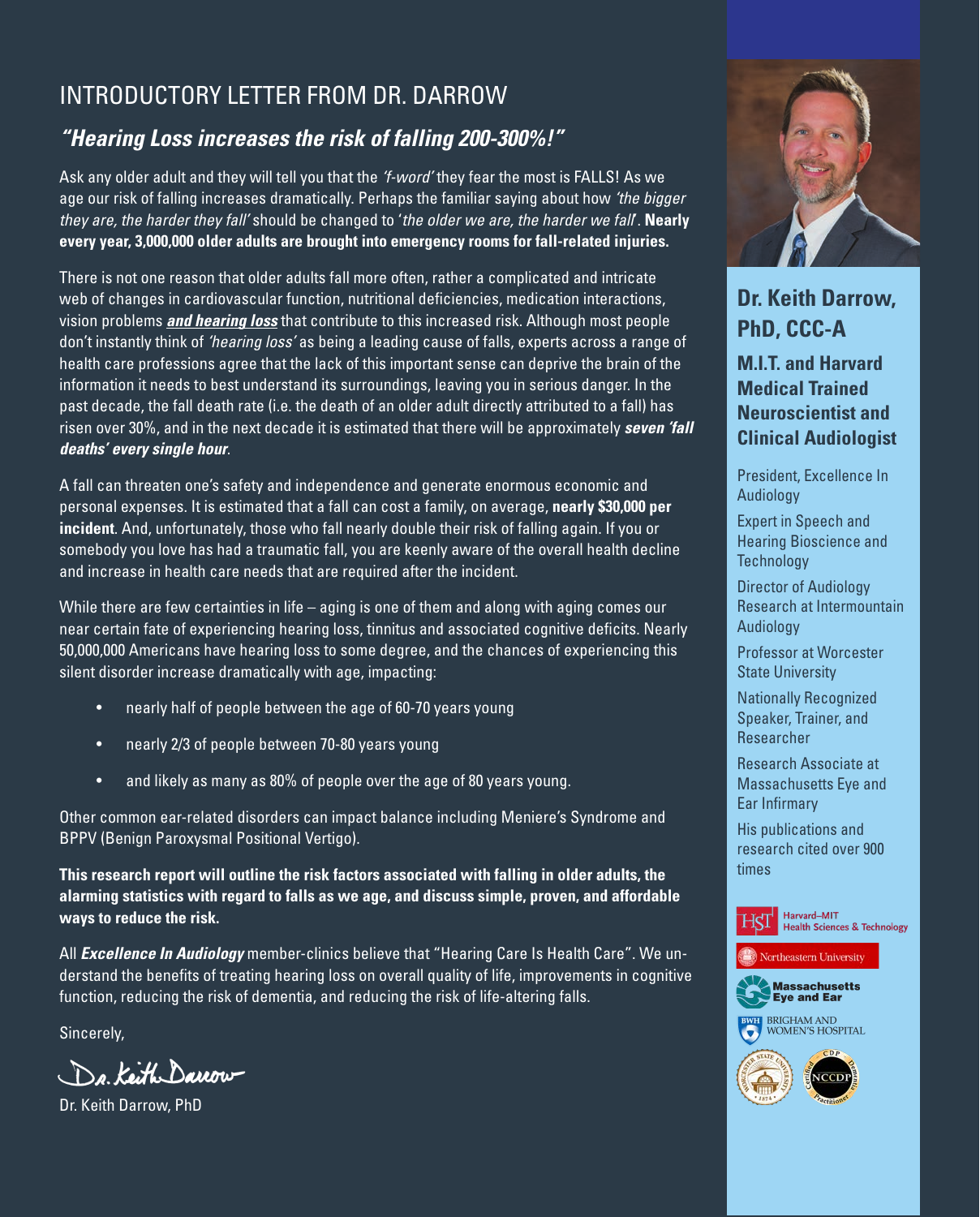

## WHY WE FALL: CONTRIBUTING FACTORS

Each year, millions of older people—mostly those 65 and older—experience a fall. In fact, more than 1/3 of older adults fall each year; **but less than half actually tell their doctor**.

Did you know that falling once actually doubles your chances of falling again?

Falls are the leading cause of injury-related deaths and hospital admissions in older adults. In addition, given the decrease in bone density in older adults, **falls account for nearly 90% of hip fractures. That's right--not only are seniors more prone to falling, but they are also more susceptible to fall-related injuries such as a broken hip or head trauma.** 

**Understanding why older individuals are at an increased risk can help people to take the proper steps to prevent taking that next misstep that leads to a fall.** 

**"For every degree of hearing loss, your risk of falling increases another 140%. The treatment of hearing loss nearly eradicates this increased risk."**

 *– Dr. Keith Darrow*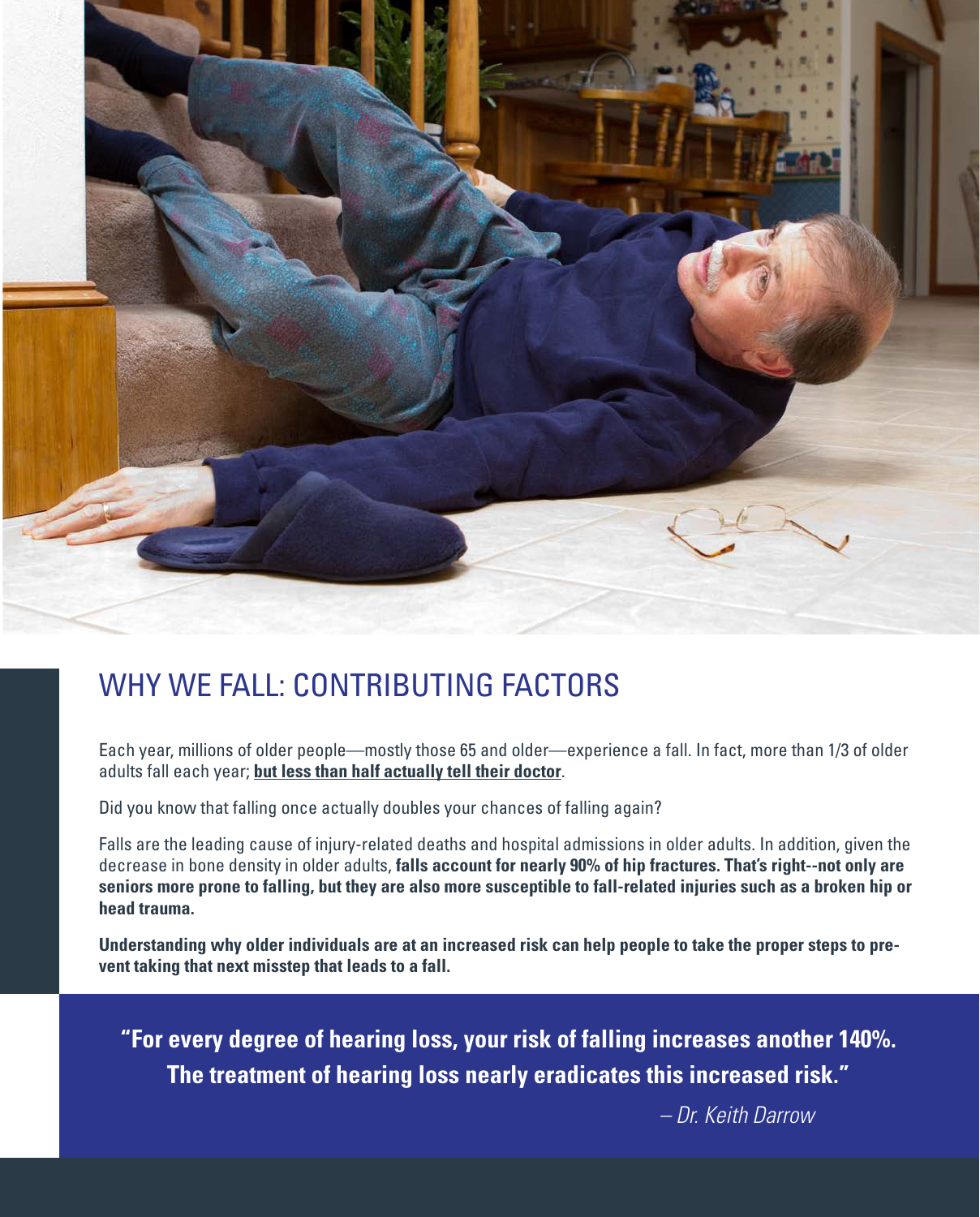Several factors contribute to older adults falling much more frequently than younger people. Below is an abbreviated list of '*why*' seniors are more likely to fall and more likely to die from a fall. *NOTE* – older adults rarely fall because of 'just one' of these factors; rather, these factors combine to lead to a serious, possibly life-threatening, fall.

- **1. Hearing Loss.** When you can't hear what is happening in your surroundings, even not hearing the 'smallest of sounds', can be dangerous. **In the largest clinical study to date on hearing loss and falls, it was found that hearing loss can increase the risk of falling by 200-300%.**
- **2. Decline in Physical Fitness.** Whether the result of hearing loss (which is associated with decreased physical activity) or some other physical or emotional ailment, many older adults fall as a result of being less active - which exacerbates the physical effects of aging. Failure to engage in even mild exercise on a regular basis results in reduced muscle strength, decreased bone mass, loss of balance and coordination, and reduced flexibility.
- **3. Impaired Vision.** Age-related eye diseases can make it difficult, if not impossible, to detect fall hazards, such as steps, puddles and thresholds; much like age-related hearing loss can make detecting audible signs of danger nearly impossible to hear. It is critically important that people with impaired vision follow physician recommendations for treatment.
- **4. Medications.** A wide variety of medications can directly increase a senior's risk of falling. In addition, taking more than 4 medications on a daily basis increases the risks for falling. Side-effects, such as drowsiness, dizziness, and low blood pressure can all contribute to an accident. Keep in mind that over-the-counter medications and supplements can have powerful side effects and synergistic effects, too.
- **5. Hypertension.** Orthostatic hypotension, a.k.a. postural hypotension, is a form of low blood pressure that happens when you stand up from sitting or lying down. Orthostatic hypotension can make you feel dizzy or lightheaded and may cause a person to faint. Typically, the symptoms are acute, lasting for less than a few minutes. However, longer-lasting orthostatic hypotension can signal more serious problems, so it is important to see a doctor if you frequently feel lightheaded when standing up.
- **6. Diabetes.** About one in four older adults live with diabetes, which increases their risk of falling due to physical impairments that may make a person less steady on their feet. Research finds that an older adult living with diabetes is 17 times more likely to suffer a fall than a younger man or woman who does not have the disease. Given the connections of diabetes to hearing loss and dementia, falling can be incredibly dangerous in this population.
- **7. Chronic Diseases.** Poor physical health increases a person's initial risk of falling and minimizes their ability to respond to and recover from a fall. Chronic conditions such as Parkinson's disease, stress, arthritis, and dementia can lead to weakness in extremities, balance disorders and cognitive impairment.
- **8. History of Surgical Procedures.** Surgery in older adults, especially hip, knee and other joint replacements can leave a person weak, in pain and discomfort, and less mobile than they were before the procedure – leading to increased risk of falling.
- **9. Environmental Hazards.** The majority of falls occur in or around the home. Many factors such as poor lighting, clutter, loose carpets, slick floors and lack of safety equipment can make a happy home a dangerous home!

## FALLS AND HEARING DISORDERS

The inner ear is responsible for hearing and balance; thus, there are many medical conditions that can impact both systems and leave a person both hearing and balance impaired.

#### *Meniere's Disease*

Perhaps the most common disorder affecting both hearing and balance is Meniere's disease. Meniere's disease, sometimes referred to as a 'disorder' or 'syndrome' can cause room-spinning vertigo, roaring tinnitus, hearing loss, and a feeling of pressure deep inside the ear. The pathophysiology (cause) of this disorder is the result of excess fluid trapped inside the inner ear, often referred to as 'Endolymphatic Hydrops' (i.e. endolymph is the fluid inside the inner ear that drives cellular activity related to both hearing and balance). The increase of fluid pressure in the ear will impact both the auditory and balance centers and send misguided information to the brain, rendering the patient deprived of sound input with the feeling of dizziness.

The cause of Meniere's disease is considered multi-factorial, meaning the exact cause is not known and may be the result of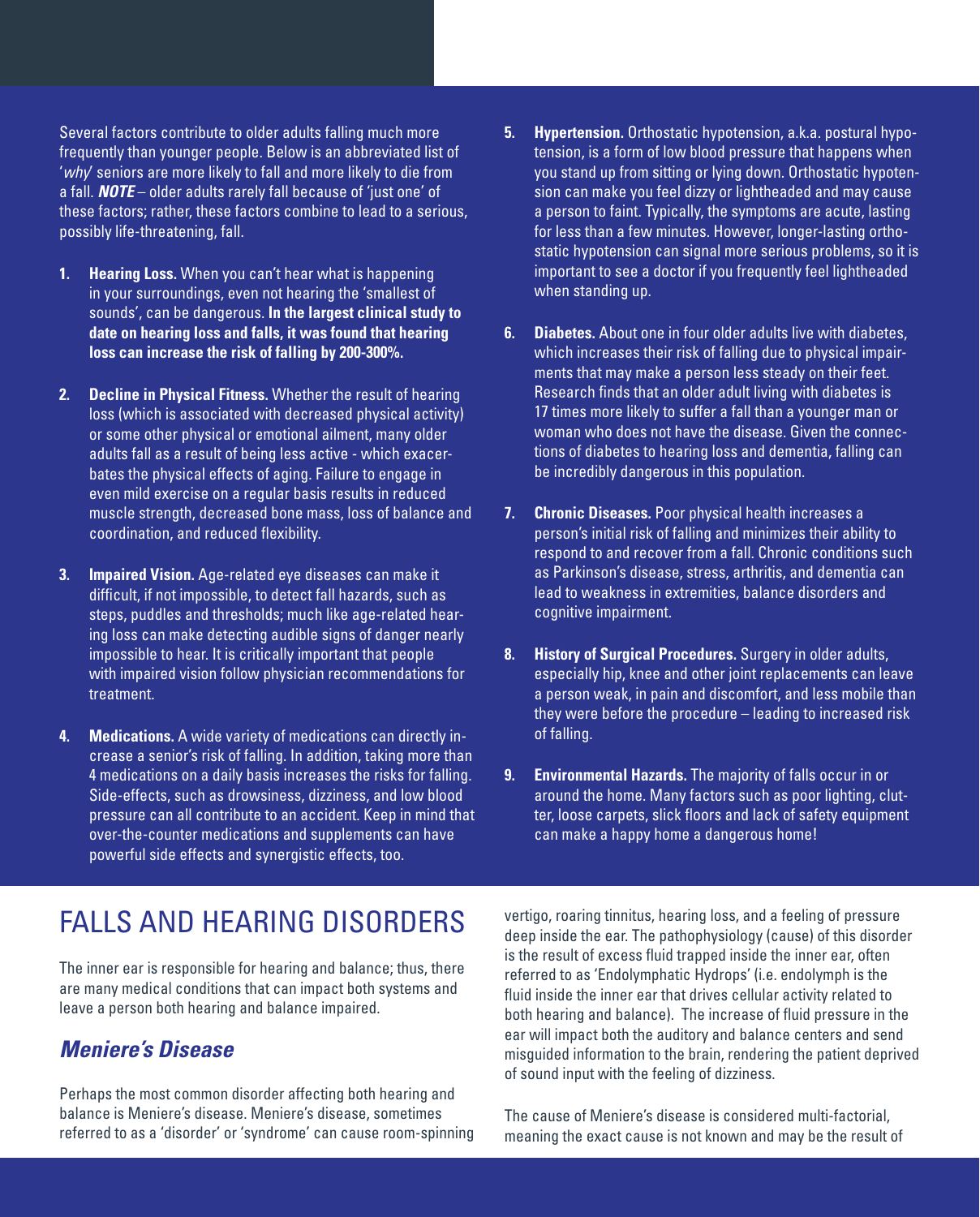a number of factors, including genetic predisposition, abnormal autoimmune activity, and/or viral infection. While Meniere's disease often starts off with mild 'attacks' of symptoms that are often temporary and only affect one ear, unfortunately as the disease progresses the dizziness, hearing loss, tinnitus and aural pressure advance to both ears and become permanent. Advanced stages of the disease can render people very restricted in their quality of life.

Currently there is no 'cure' for Meniere's, but there are effective treatments available to alleviate the hearing loss and balance issues. Treatments include the following:

- **• Medical Treatment of Hearing Loss.** All Excellence In Audiology hearing health care providers use advanced NeuroTechnology™ to provide cognitive stimulation and restore sound and clarity to the auditory system.
- **• Medications.** The most disabling symptom of an attack of Meniere's disease is dizziness. Prescription drugs are available to relieve dizziness and shorten the attack.
- **• Salt Restriction and Diuretics.** Limiting salt intake and use of diuretics (water pills) help some people control dizziness by reducing the amount of fluid the body retains, which may help lower fluid volume and pressure in the inner ear.
- **• Nutritional & Dietary Changes.** Some people report that caffeine, chocolate, and alcohol make their symptoms worse and either avoid or limit them in their diet. Not smoking may also help reduce the symptoms.

#### *Benign Paroxysmal Positional Vertigo (BPPV)*

This long-named vertigo-inducing disorder can strike at any time and in anybody; however, older adults are significantly more prone to experiencing BPPV. As the name implies, this benign (e.g. not harmful, not malignant) paroxysmal (e.g. sudden attack) positional (e.g. provoked by a certain position) vertigo (e.g. room spinning dizziness) can come on suddenly and drop a person to the floor.

BPPV involves a collection of naturally forming calcium carbonate crystals (otoconia), or "ear rocks," that become dislodged and stuck in one of the semi-circular canals of the vestibular organ, which are responsible for detecting rotation of our body. This 'misinformation' sent from the canal to the brain will give a false impression that the body is moving in a certain position, when in fact it is not – thus resulting in the experience of vertigo. Symptoms of BPPV include dizziness, poor balance, lightheadedness, and nausea. They may worsen with changes in head position.

The cause of BPPV varies and may be the result of head injury or may just be sporadic (i.e. no known reason). and most often comes on without notice. There are indications that BPPV may be associated with sudden-onset hearing loss. It is possible that the inflammatory process causing sudden-onset hearing loss also dislodges otoconia (ear-rocks), causing excess short-term BPPV, but permanent structural damage or underlying common risk factors cause additional long-term excess risk for dizziness.

Benign paroxysmal positional vertigo can heal without therapy, but there are treatment options available, including head exercises, designed to move the crystals out of the inner ear structures. When hearing loss is involved, medical treatments exist to restore clarity and cognitive stimulation.



"You know at first it was—suicidal, tormenting… I have loud tinnitus, I lose my hearing, I realize I can't sing, I'm miserable, I'm lying in bed all day, I'm contemplating my demise. Horrible stuff, just awful."

– Heuy Lewis discussing his experience with Meniere's Disease.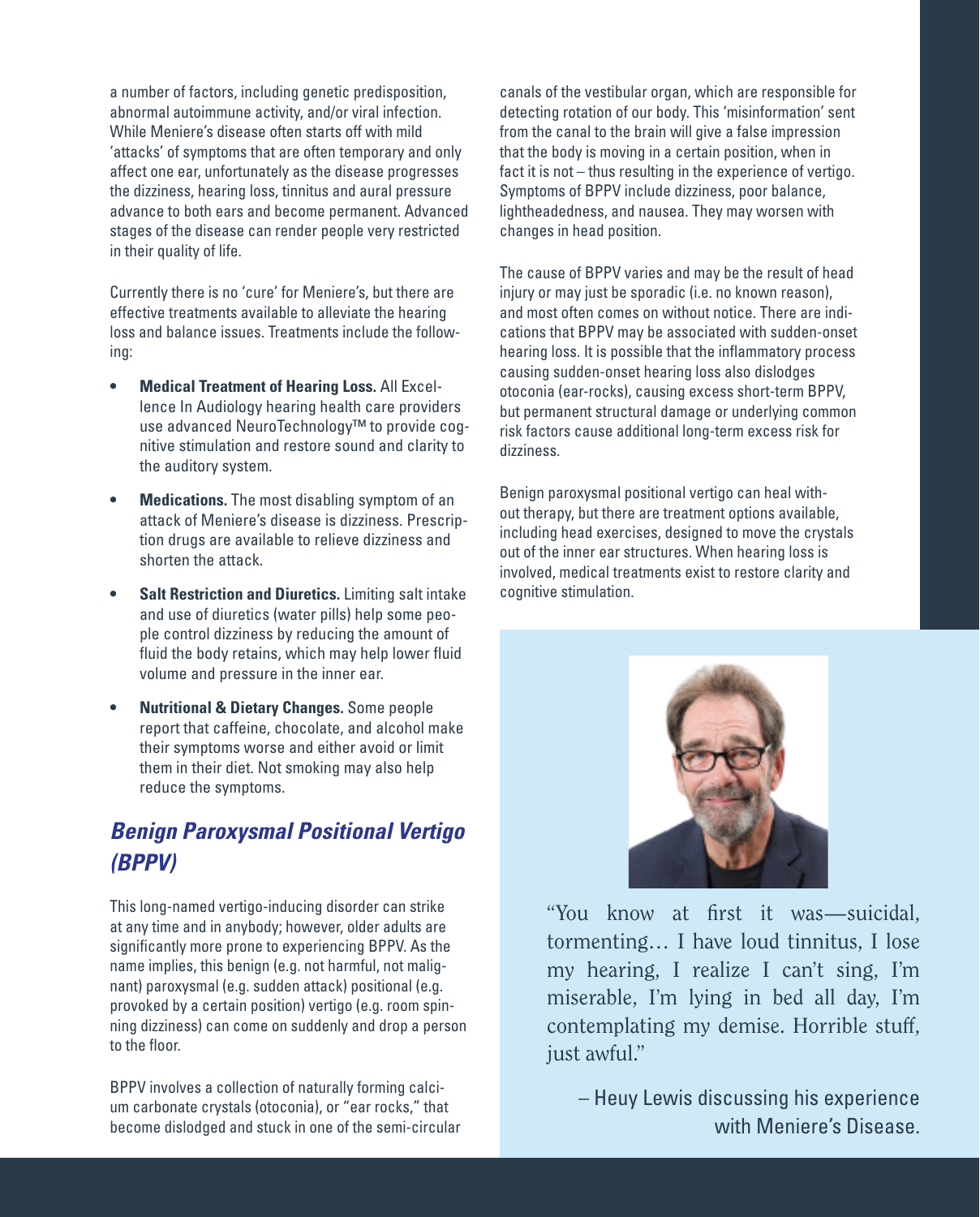

#### *Preventing Falls*

**Every 13 seconds, an older adult is rushed to an emergency room because of a fall.** So many older adults are falling that it is the leading cause of accidental death in this age group (> 65 years young). However, despite the fact that the rate of fatal falls is at an alltime high, and continues to increase, most — if not all — falls are preventable. Taking simple steps to avoid falling can help keep you from the emotional, physical and financial burden of caring for yourself, or a loved one, who has fallen.

Given the list on the previuos page in the *'Why We Fall'* section of this report, it makes sense that if these issues are addressed, one can significantly decrease their risk of a disastrous fall.

*Treat your hearing loss.* Research has unequivocally found that one's **risk of falling increases to over 300% with hearing loss**. Even a 'mild' hearing loss can increase this risk, further signaling that a *mild hearing loss is a major problem*. Fortunately, the medical treatment of hearing loss is designed to provide the clarity, auditory awareness and cognitive stimulation required to reduce the risk of falls. New treatment options are simple, affordable and provide significant benefits to physical and cognitive health. Some technology options exist that can even detect a fall and alert loved ones.

**Exercise.** Regular exercise can help prevent falls by making muscles stronger and more flexible, improve your balance and increase how long you can stay active for. *Any exercise regimen should be approved by a primary care physician.* Some sample exercises to improve balance include:

- moderate intensity exercise (e.g. you can still carry on a conversation while you exercise), 150 minutes per week
- walking indoors in inclement weather
- leg extensions
- knee curls, etc.

If a person experiences any pain, dizziness, or problems breathing during or after any exercise, stop and seek medical attention. Start at a slow pace: 5-10 minutes a day.

*Evaluate medications.* If you are taking medications, be sure to review with your pharmacist potential side effects, including increased risk of falling. Note that prescription, over-the-counter medications and supplements can cause dizziness and drowsiness, especially when taken together. Medications can also lower blood pressure, thus increasing rates of orthostatic hypotension.

*Check your vision.* According to the Mayo Clinic, older adults should have their eyes examined once per year. An eye exam helps detect eye problems at their earliest stage — *when they're most treatable*. Your balance organ and visual system are intimately tied together, and a deficit in either can impact your balance. In addition, individuals with distance vision problems are 2-3 times more likely to develop cognitive impairment (compared to those with normal vision). If you are prescribed glasses - wear them! **Note** – when receiving a new prescription, allow time for your brain to adapt, as this adaptation period may leave people more prone to a misstep and a fall.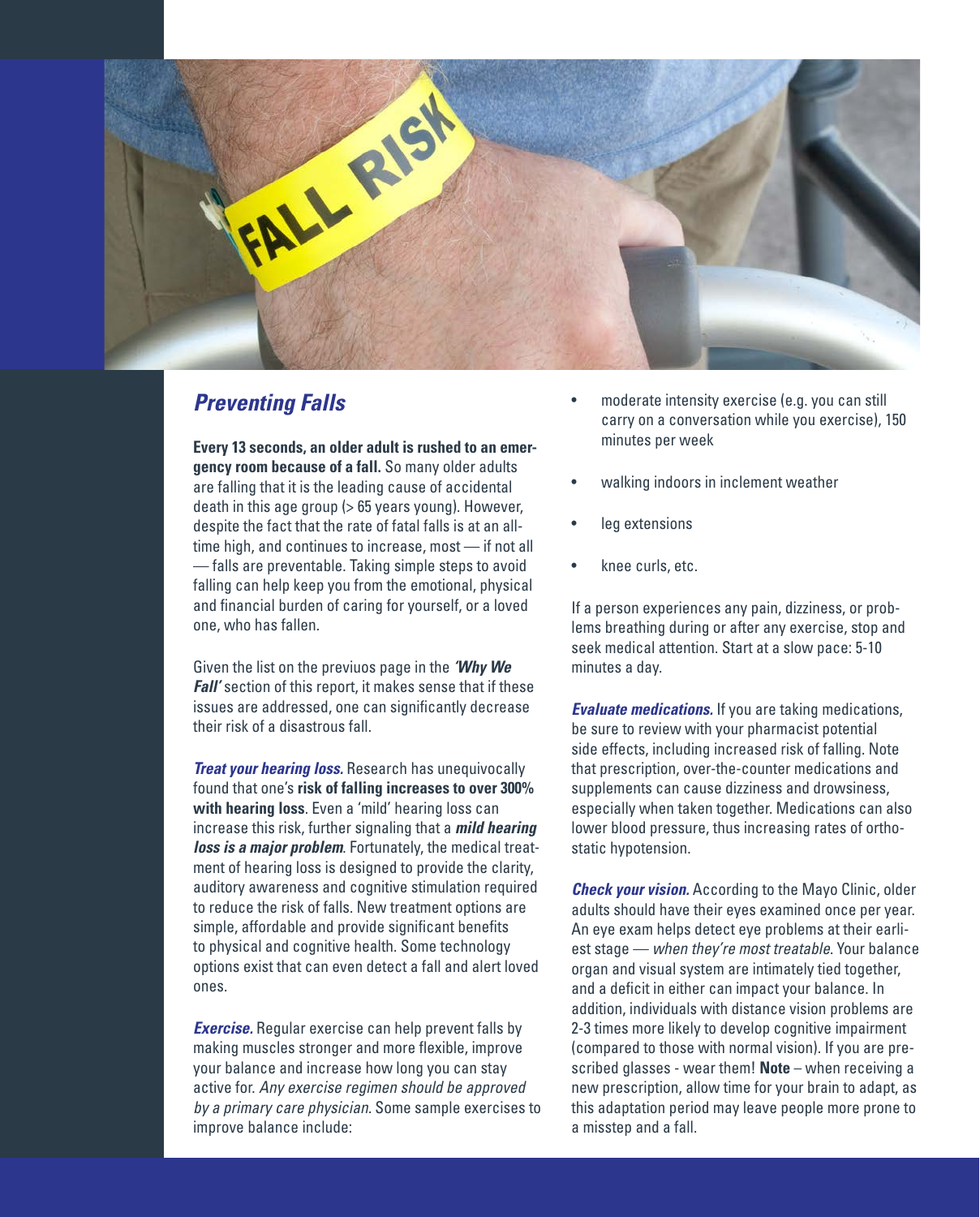*Make your home safer.* The data is clear; most people (~78%) fall at home! Nearly 55% of falls occur inside the home and nearly 23% happen outside or near the home. There are many no-cost and low-cost changes that one can make to their home to reduce the fall hazard. For example:

- Remove clutter from stairs and walkways.
- Rearrange furniture and cords so they are not a trip hazard.
- Remove throw rugs (yes, even the pretty ones!).
- Make sure you place your phone near the floor in case you fall and cannot stand to reach it.
- Use non-slip rubber bathmats.
- Wear non-slip slippers/socks.
- Install stairwell lighting and grab bars in the bathroom.
- When appropriate, invest in a home emergency response system with a fall detection device to alert emergency responders when you fall.

Although falling can have a devastating effect on one's life, falls are considered preventable. For those living with risk factors, it is important to reduce the risk by taking some of the simple steps outlined in this report. Your Excellence In Audiology certified hearing health care provider can help you get on the *'straight and narrow'* by addressing your concerns and treating your hearing loss. In addition, they can help to recommend appropriate health care services to lower your risk of falling even further.

# Fall Death Rates in the U.S. **INCREASED 30%**

FROM 2007 TO 2016 FOR OLDER ADULTS



Learn more at www.cdc.gov/HomeandRecreationalSafety.

If rates continue to rise, we can anticipate

**EVERY HOU BY 2030**